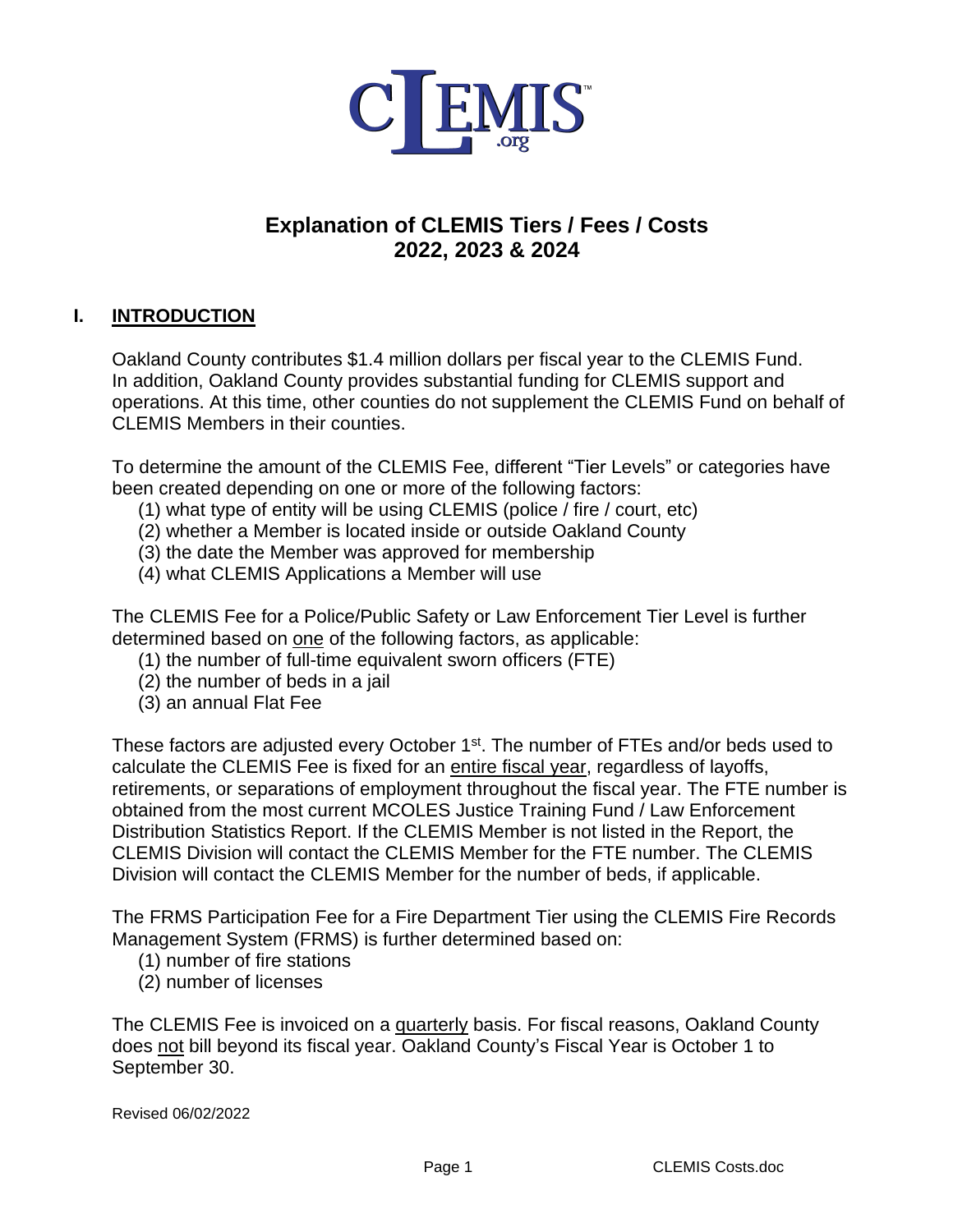The CLEMIS Fee and costs are reviewed annually by the CLEMIS Division and the CLEMIS Advisory Committee.

### **II. POLICE/PUBLIC SAFETY & LAW ENFORCEMENT TIER LEVELS**

(see list of Member Tier Levels below)

#### **A. Tier 1 – approved for Membership prior to July 1, 1998***.*

Oakland County paid for all WAN hardware & connectivity costs. Oakland County pays all 24x7 connectivity maintenance and monitoring costs.

| <b>Effective July 1</b> | 1-5 $FTE's$<br><b>Annual Flat Fee</b> | 6-15 FTE's<br><b>Annual Flat Fee</b> | 16+<br>per FTE per Year |
|-------------------------|---------------------------------------|--------------------------------------|-------------------------|
| 2022                    | \$1,599                               | \$3,198                              | \$229                   |
| 2023                    | \$1.647                               | \$3.294                              | \$236                   |
| 2024                    | <sup></sup> *1,696                    | \$3,393                              | \$243                   |

NOTE: See Section III-A for list of CLEMIS Applications & Services included in this Tier.

**B. Tier 2 – approved for Membership July 1, 1998 thru December 31, 2000**. Oakland County paid for all WAN hardware & connectivity costs.

Oakland County pays all 24x7 connectivity maintenance and monitoring costs.

| <b>Effective July 1</b> | $1-5$ FTE's<br><b>Annual Flat Fee</b> | 6-15 FTE's<br><b>Annual Flat Fee</b> | 16+<br>per FTE per Year |
|-------------------------|---------------------------------------|--------------------------------------|-------------------------|
|                         |                                       |                                      |                         |
| 2022                    | \$1,968                               | \$3,938                              | \$282                   |
| 2023                    | \$2.027                               | \$4,056                              | \$290                   |
| 2024                    | \$2,088                               | \$4,178                              | \$299                   |

NOTE: See Section III-A for list of CLEMIS Applications & Services included in this Tier.

**C. Tier 2.5 – approved for Membership January 1, 2001, thru March 31, 2003.**  Oakland County paid initial WAN hardware costs. Members must pay for all reoccurring monthly line costs, site maintenance and

monitoring fees.

|                         | $1-5$ FTE's            | 6-15 FTE's             | 16+              |
|-------------------------|------------------------|------------------------|------------------|
| <b>Effective July 1</b> | <b>Annual Flat Fee</b> | <b>Annual Flat Fee</b> | per FTE per Year |
| 2022                    | \$1,968                | \$3,938                | \$282            |
| 2023                    | \$2.027                | \$4,056                | \$290            |
| 2024                    | \$2,088                | \$4,178                | \$299            |

NOTE: See Section III-A for list of CLEMIS Applications & Services included in this Tier.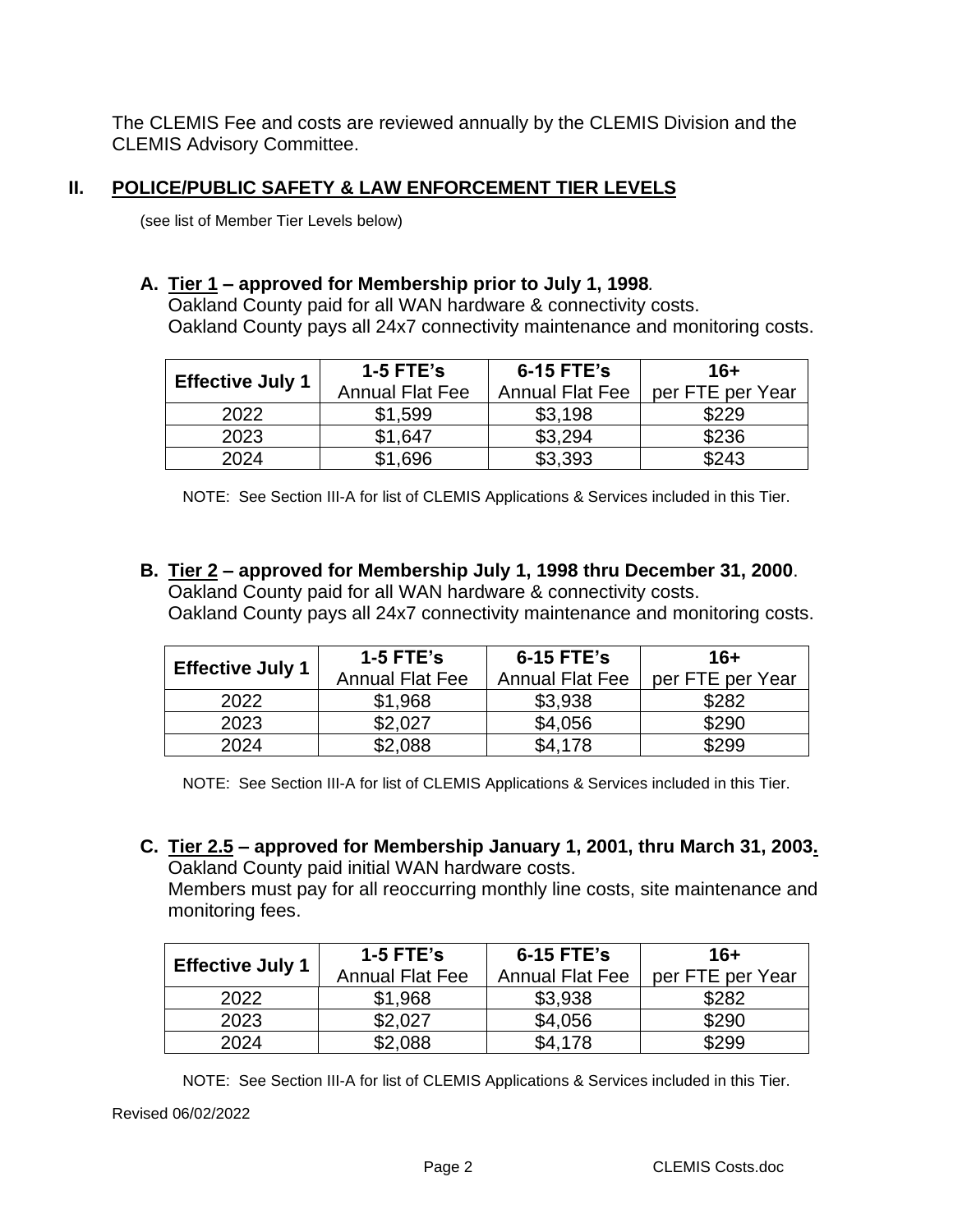#### **D. Tier 3 – approved for Membership after April 1, 2003***.*

Members must pay for all hardware, connection and communication costs, including reoccurring monthly line costs, site maintenance and monitoring fees.

| <b>Effective July 1</b> | $1-5$ FTE's            | 6-15 FTE's             | $16+$            |
|-------------------------|------------------------|------------------------|------------------|
|                         | <b>Annual Flat Fee</b> | <b>Annual Flat Fee</b> | per FTE per Year |
| 2022                    | \$1,968                | \$3,938                | \$282            |
| 2023                    | \$2.027                | \$4,056                | \$290            |
| 2024                    | \$2,088                | \$4,178                | \$299            |

NOTE: See Section III-A for list of CLEMIS Applications & Services included in this Tier.

# **E. Tier 4 – RESCINDED**

# **F. Tier 5 – RESCINDED**

### **G. Tier 6 – approved for Membership after January 1, 2014.**

("e-CLEMIS" - using internal thin-client applications only - CLEAR, Citation, Crash, Evidence & Property, Auto-Impound (not using CAD)). Members must pay for all hardware, connection, and communication costs.

Reoccurring monthly line costs and site maintenance and monitoring fees may apply.

|                         | $1-5$ FTE's            | 6-18 FTE's             | $19+$            |
|-------------------------|------------------------|------------------------|------------------|
| <b>Effective July 1</b> | <b>Annual Flat Fee</b> | <b>Annual Flat Fee</b> | per FTE per Year |
| 2022                    | \$1,968                | \$3,938                | \$219            |
| 2023                    | \$2,028                | \$4,056                | \$225            |
| 2024                    | \$2,088                | \$4.178                | \$232            |

**H. Tier 7 – Public Safety Answering Point (PSAP)/Central Dispatch Center approved for Membership after January 1, 2014.**

Law enforcement agencies dispatched by a PSAP must be a CLEMIS Member. Members must pay for all hardware, connection, and communication costs, including reoccurring monthly line costs, site maintenance and monitoring fees.

| <b>Effective July 1</b> | per FTE per Year |
|-------------------------|------------------|
| 2022                    | \$63             |
| 2023                    | \$65             |
| 2024                    |                  |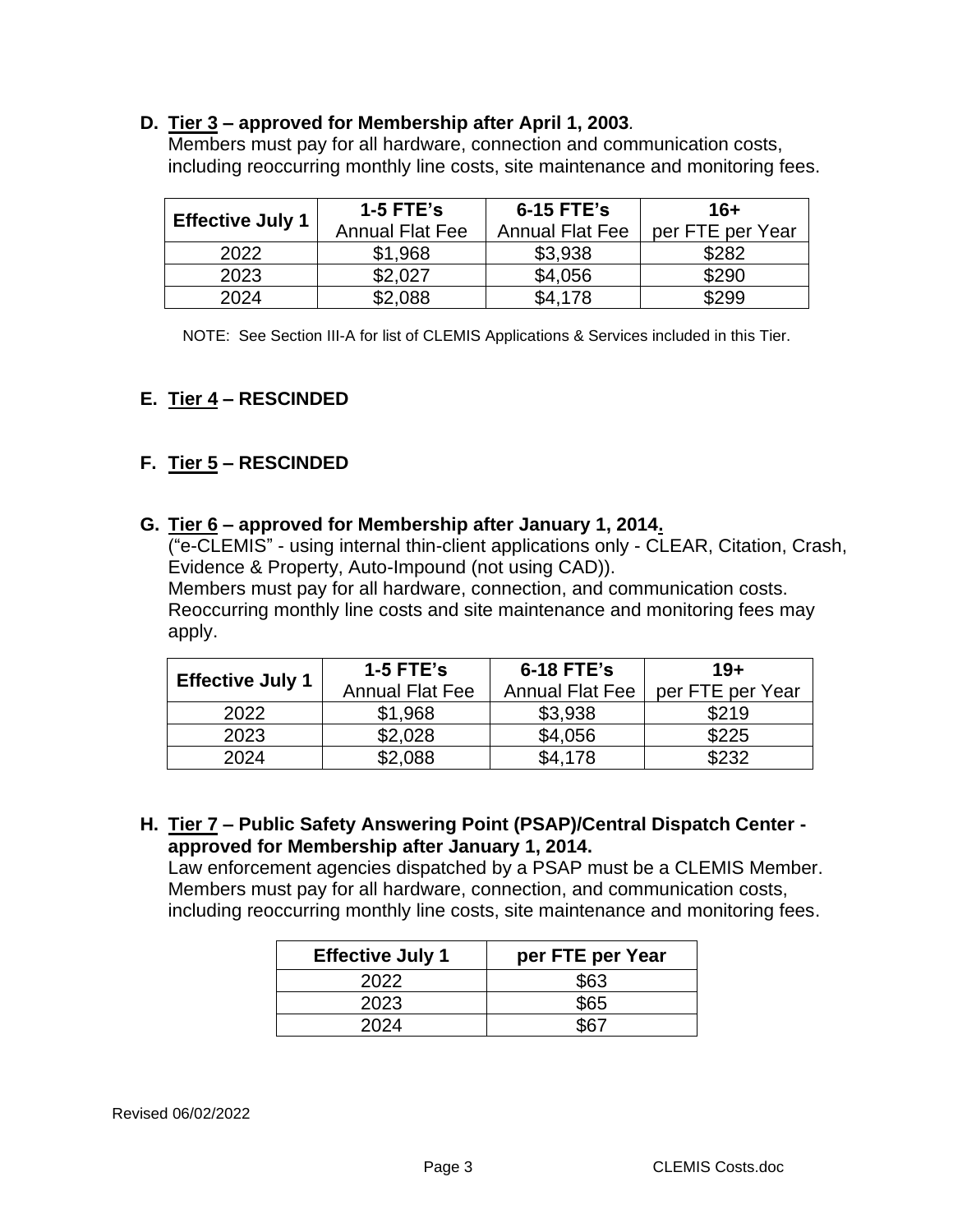### **I. Tier 8 – Jail Management (Outside Oakland County) -**

#### **approved for Membership January 1, 2014 and after***.*

Members must pay for all hardware, connection, and communication costs, including reoccurring monthly line costs, site maintenance and monitoring fees.

| <b>Effective July 1</b> | Per Bed Per Year |
|-------------------------|------------------|
| 2022                    | \$137            |
| 2023                    | \$141            |
| 2024                    | \$145            |

### **J. Federal Law Enforcement Agencies "Inquiry Only" Tier:**

CLEMIS Member has access to the CLEMIS Search Application, LEIN, and does not contribute data. Only one fee for each Federal Agency regardless of the number of satellite locations within the State of Michigan.

Members must pay for all hardware, connection, and communication costs, including reoccurring monthly line costs, site maintenance and monitoring fees.

| <b>Effective July 1</b> | Annual<br><b>Flat Fee</b> |
|-------------------------|---------------------------|
| 2022                    | \$18,186                  |
| 2023                    | \$18,732                  |
| 2024                    | \$19.294                  |

## **K. District Court Tier:**

CLEMIS Member has access to Search, CLEAR (if approved by local Police Department) Citation, LEIN, and does not contribute data.

**NOTE:** District Courts that only use the Citation Application and CLEMIS Payment Application (exclusively) are not required to pay the District Court Fees below.

# **District Courts Located In Oakland County (excluding 52nd District Courts):**

| <b>Effective July 1</b> | <b>Annual</b><br><b>Flat Fee</b> |
|-------------------------|----------------------------------|
| 2022                    | \$7,485                          |
| 2023                    | \$7,709                          |
| 2024                    | \$7.941                          |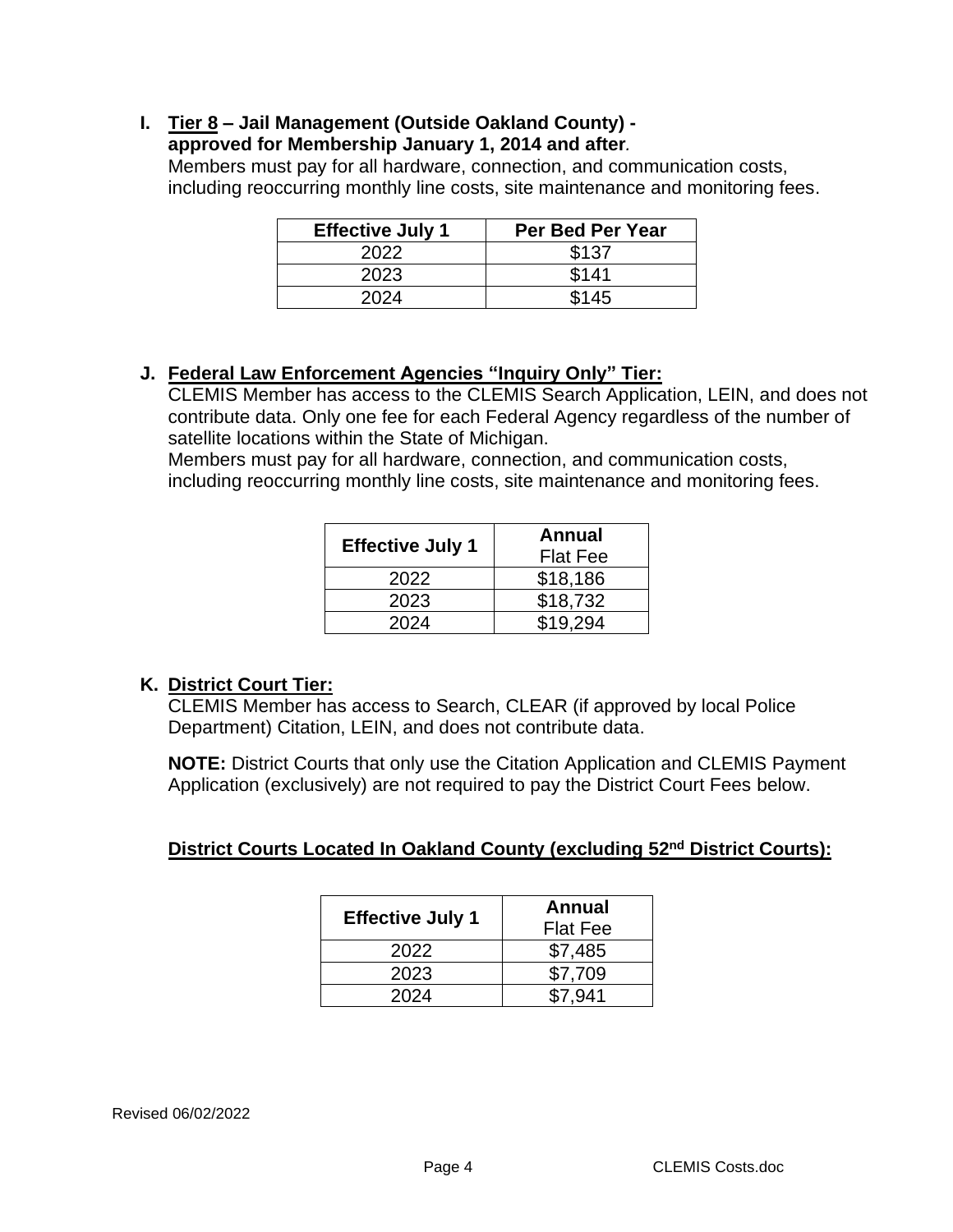| <b>Effective July 1</b> | Annual<br><b>Flat Fee</b> |
|-------------------------|---------------------------|
| 2022                    | \$8,144                   |
| 2023                    | \$8,389                   |
| 2024                    | \$8,640                   |

# **District Courts Located Outside of Oakland County:**

# **L. Circuit Court Tier Located Outside of Oakland County:**

CLEMIS Member has access to Search, CLEAR (as approved by the local Police Departments in that Circuit), LEIN, and does not contribute data. For this Tier, the FTE number for the Circuit Court is the total number of Sworn FTEs within that specific County.

| <b>Effective July 1</b> | per FTE per Year |
|-------------------------|------------------|
| 2022                    | \$13.78          |
| 2023                    | \$14.19          |
| 2024                    | \$14.62          |

## **M. Prosecutor Office located outside of Oakland County:**

CLEMIS Member has access to the Search, CLEAR (as approved by the local Police Departments in that County), LEIN, the Warrant Request Document Management Module, and does not contribute data. For this Tier, the FTE number for the Prosecutor's Office is the total number of Sworn FTEs within that specific County.

| <b>Effective July 1</b> | per FTE per Year |
|-------------------------|------------------|
| 2022                    | \$17.63          |
| 2023                    | \$18.16          |
| 2024                    | \$18.70          |

# **III. CLEMIS APPLICATIONS & SERVICES INCLUDED IN TIERS**

## **A. The following CLEMIS Applications and Services are included in Tiers 1 & 2 & 2.5, 3 & 6:**

- Activity Logs
- Auto-Impound Management System
- Automated, on-demand, and ad-hoc reporting
- Citation System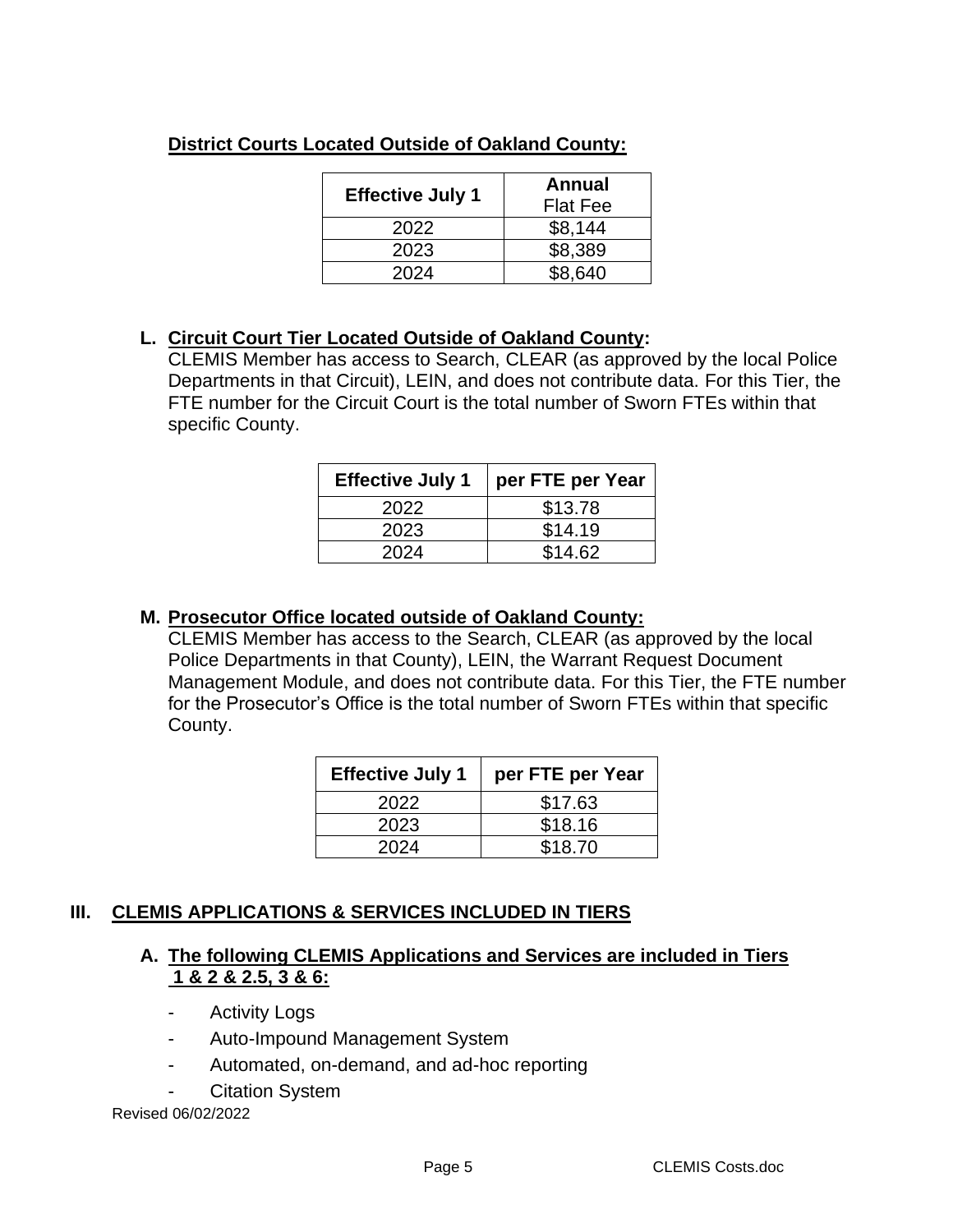- Citation Payment Application
- Computer Aided Dispatch (CAD)
- Consolidated Law Enforcement Advanced Records (CLEAR)
- Crash Reports
- Crash Report Purchase Application
- Evidence & Property Management System
- LEIN, upon execution of agreement with State of Michigan
- MICR reporting to Michigan State Police
- OakVideo, Oakland County only
- Online Citizen's Police Report System (OCPRS)
- Search
- System Integration / Interfaces
- Tailored Classroom Training
- User Group Sessions
- 24 X 7 hardware support & maintenance for CAD Application
- 24 X 7 Service Center / Help Desk
- Loading CLEMIS Member's historical data into CLEMIS, if data meets CLEMIS specifications
- **B. Equipment Repair / Replacement Costs:** CLEMIS Member is responsible for the purchase, maintenance, and replacement of all equipment needed to access and use CLEMIS unless otherwise noted or County receives third-party funding for equipment purchases.
- **C. Local Area Network (LAN) Costs:** CLEMIS Members must provide their own local area network to access CLEMIS. Oakland County can assist with LAN hardware and contractor recommendations if requested.
- **D. Connectivity Costs:** Unless otherwise provided in the Tier level, CLEMIS Member is responsible for all costs associated with connectivity, e.g., fiber, wireless connections, ISDN, T1, ASE Lines, etc., to CLEMIS and the equipment needed for connectivity. This cost will appear on the invoice as "Connectivity Cost".
- **E. 24 x 7 Connectivity Site Maintenance and Monitoring Costs:** Unless otherwise provided in the Tier level, CLEMIS Member is responsible for all costs associated with 24 X 7 connectivity site maintenance and monitoring. This cost will appear on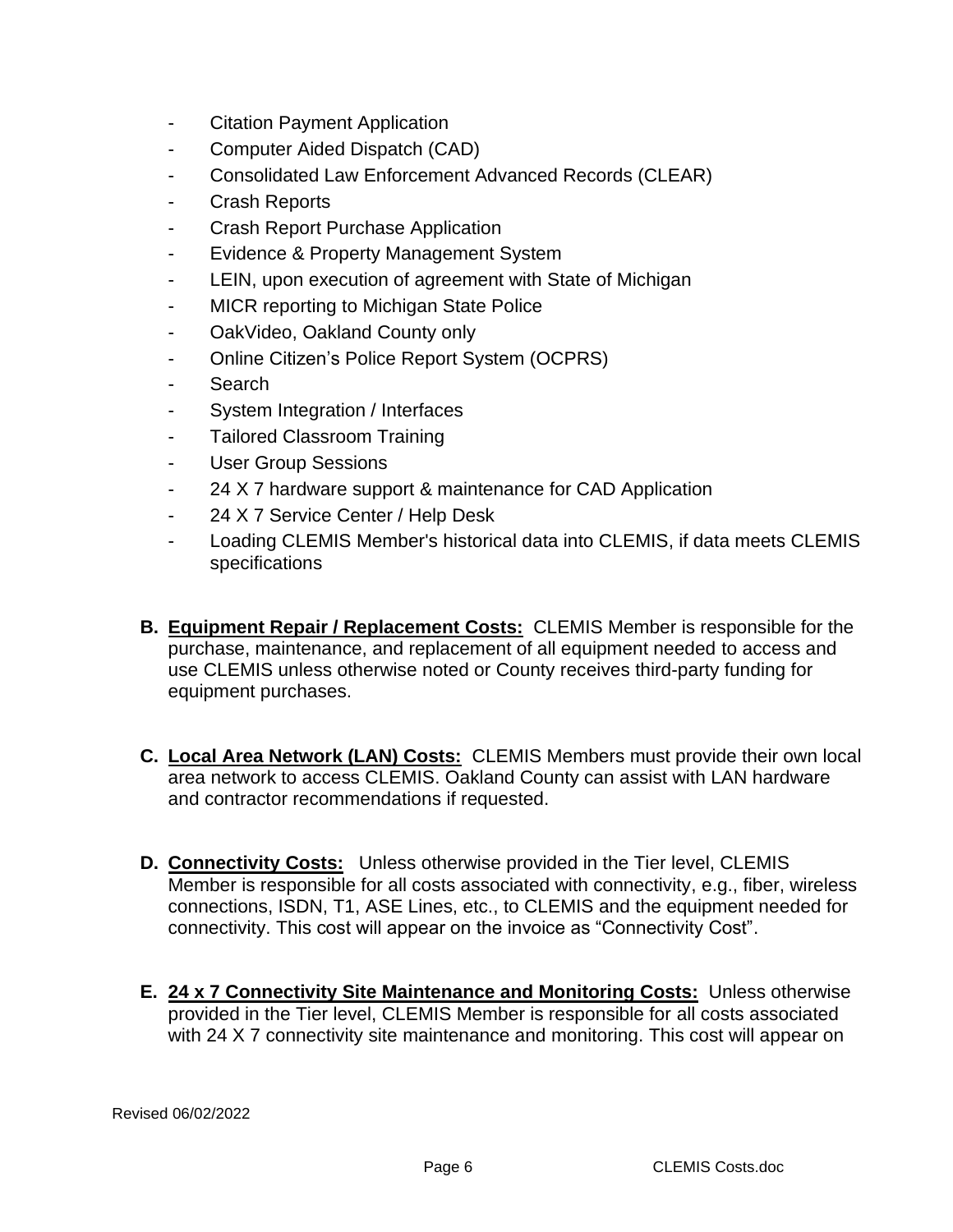the invoice as "24 x 7 Site Monitoring". The "Site Monitoring" fee is \$200/month, or \$600 quarterly.

- **F. Historical Data:** CLEMIS does not charge a fee to load historical data if the data meets the CLEMIS Division's specifications and format. The CLEMIS Member is responsible for any costs to have the file prepared properly.
- **G. State of Michigan LEIN Fees:** County does not charge CLEMIS Members any additional fees for access to LEIN. Questions regarding LEIN fees should be directed to the Michigan State Police at (517) 241-0658 or (517) 636-4548.

## **IV. CLEMIS APPLICATIONS WITH ADDITIONAL FEES**

- Mobile Data Computers (MDCs)
- Livescan
- **Muashot**
- CrimeMapping.com
- Pawn Application
- **A. Mobile Data Computer System (MDC) Fee:** CLEMIS Member must pay the additional costs and fees set forth below to use the CLEMIS MDC Application. The MDC Fee will be invoiced to the CLEMIS Member on a quarterly basis and will appear on the invoice as "MDC Participation Fee".

The CLEMIS Member is responsible for the purchase, installation and maintenance of MDCs approved by the CLEMIS Division. Installation may be available at the Oakland County Garage at an additional cost.

| <b>Wireless Carrier</b> | <b>Per Unit Per Year</b> | <b>Access Via</b> |
|-------------------------|--------------------------|-------------------|
| <b>Included</b>         | \$1.094                  | Dashboard         |
| NOT Included            | SG14                     | Dashboard         |

## **MDC Access Via Dashboard includes**:

- Activity Logs
- Auto-Impound Management System
- Automated Vehicle Locator AVL (proper modem required)
- Bluecheck (mobile fingerprint search)
- Bulletin Board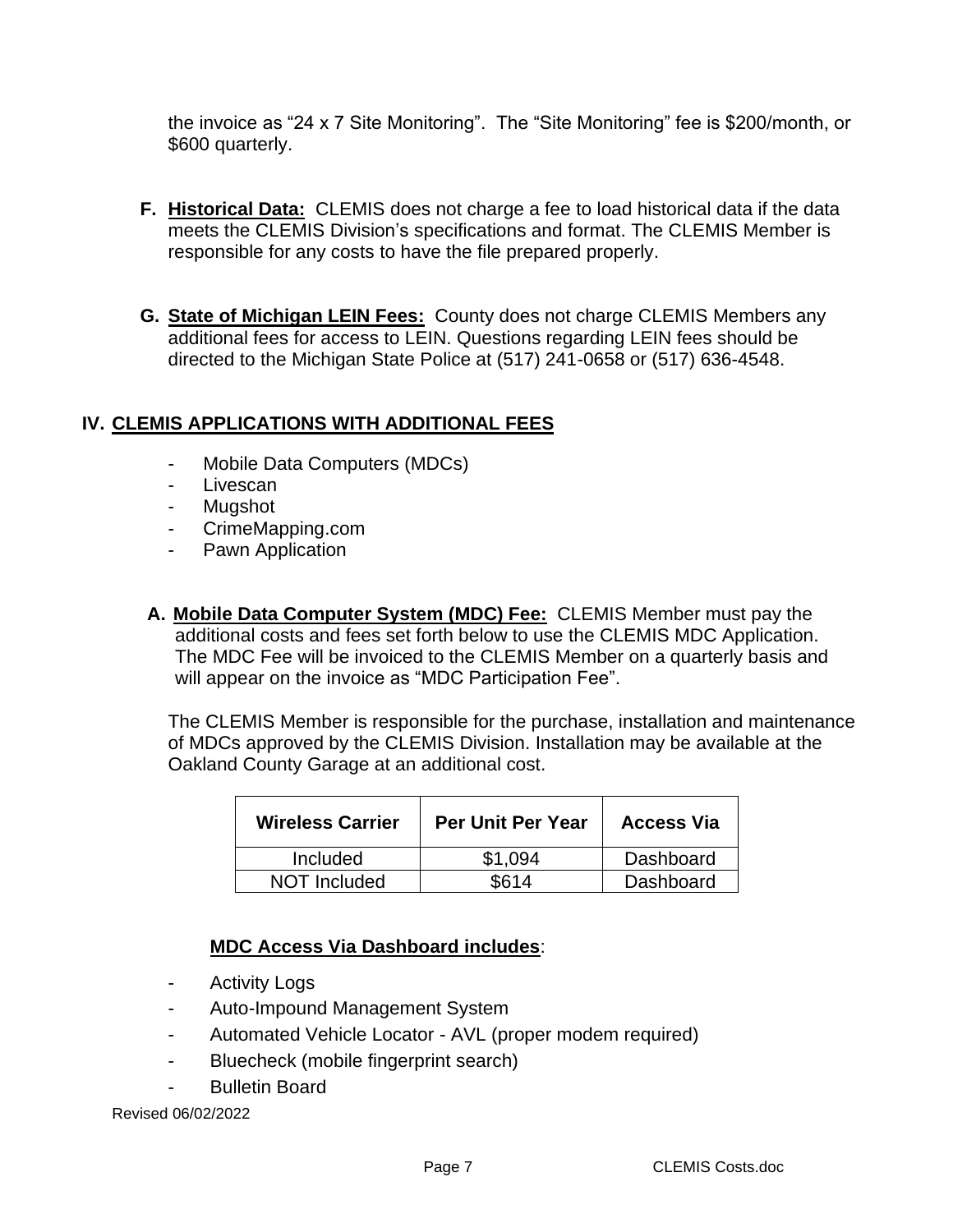- Car-to-CAD Messaging
- Car-to-Car Messaging
- Citation System
- Computer Aided Dispatch CAD Interface
- Consolidated Law Enforcement Advanced Records (CLEAR)
- Crash Reports
- Evidence & Property Management System
- Field Interview
- LEIN, upon execution of agreement with State of Michigan
- Mapping
- Mugshot Access, if participating CLEMIS Member
- Online Citizen's Police Report System Management OCPRS
- **Search**
- System Integration / Interfaces
- Tailored Classroom Training
- User Group Sessions
- 24 X 7 software support
- 24 X 7 Service Center / Help Desk
- **B. Livescan Fee**: CLEMIS Member must pay maintenance fees to use the CLEMIS Livescan Application. This fee will be invoiced to the CLEMIS Member on a quarterly basis, in advance, and will appear on the invoice as "Livescan Maintenance".

The Livescan Maintenance Fee is based on the type of equipment and maintenance plan. The chart below indicates the **maximum** fees currently being charged and will remain the same until the contract is renewed. An additional fee is charged to CLEMIS Members requesting printer maintenance.

| <b>Livescan Maintenance</b><br>& Support | <b>Per Year</b> |
|------------------------------------------|-----------------|
| Livescan Maintenance<br>(maximum fee)    | \$3,711         |
| <b>Livescan Printer</b>                  |                 |
| Maintenance                              | \$456           |
| (if needed)                              |                 |

Revised 06/02/2022 The CLEMIS Member is responsible for the purchase and installation of the Livescan equipment. Oakland County provides the central site hardware and software to allow connectivity to the Michigan State Police (MSP) in Lansing for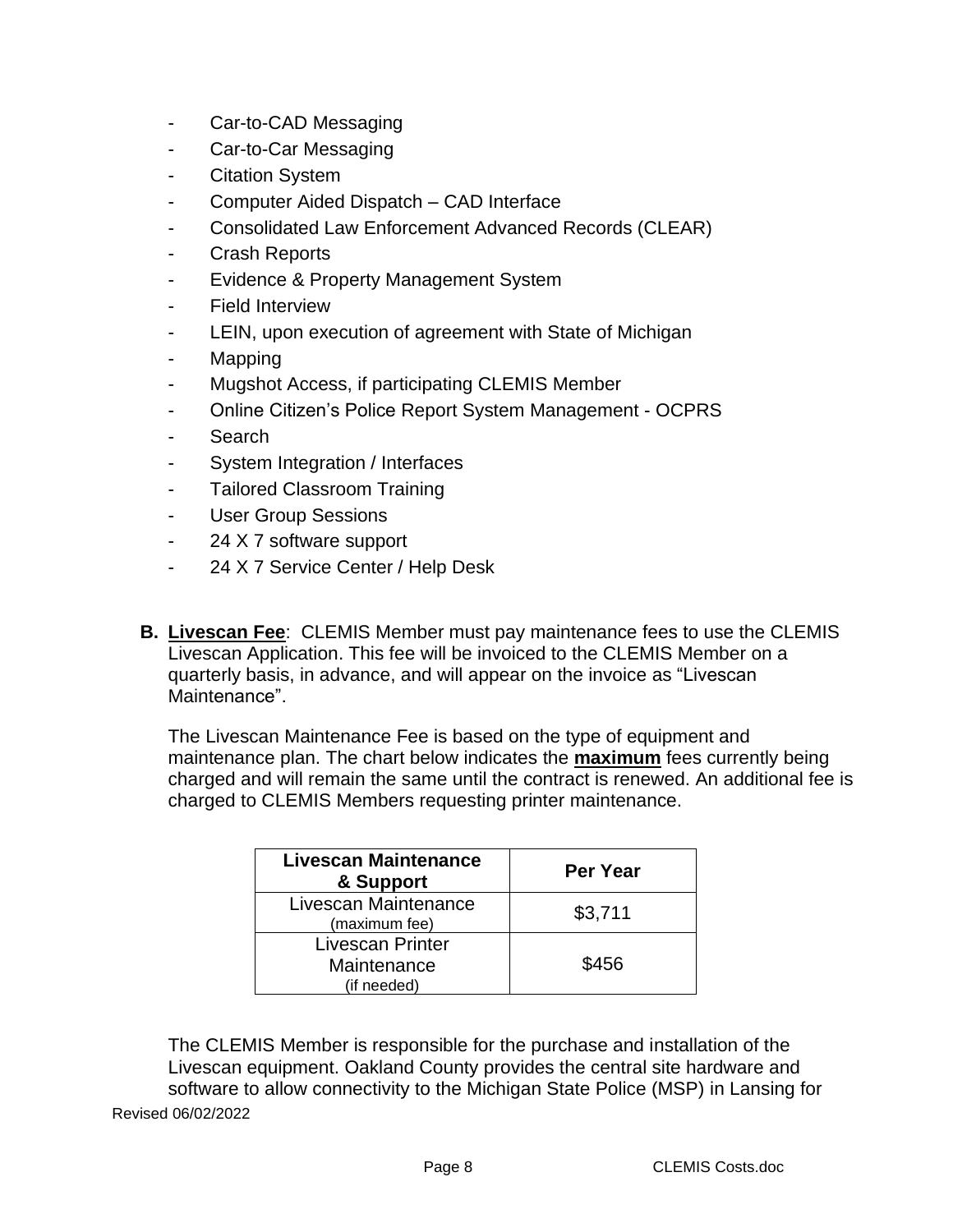subject identification, Criminal History data to MSP, and Prosecutor's updated charge information.

The Livescan equipment currently assigned to agency members have a December 31, 2021, end-of-life. A new maintenance schedule will be determined as soon as the contract with the vendor has been finalized.

**C. Mugshot Fee**: CLEMIS Member must pay maintenance fees to use the CLEMIS Mugshot Application. This fee will be invoiced to the CLEMIS Member on a quarterly basis, in advance, and will appear on the invoice either as "Mugshot Capture Station Maintenance" or "as "Mugshot Investigative Software Maintenance".

| <b>Mugshot Maintenance &amp; Support</b>                                | Per Year |
|-------------------------------------------------------------------------|----------|
| <b>Mugshot Capture Workstation</b><br>(includes Investigative Software) | \$4,000  |
| <b>Investigative Software Only</b>                                      | \$2,000  |

NOTE: If a CLEMIS Member has both a Capture Workstation and Investigative Software, they will only be charged the *\$4,000* annually and will not be charged for the additional Investigative Software.

The Mugshot Fee begins upon installation of mugshot equipment and/or software. CLEMIS Member is responsible for the purchase and installation of necessary equipment as required and specified by the CLEMIS Division to access the Mugshot Application.

- **D. CrimeMapping.com Fee**: There is a *\$300* per year subscription fee for CrimeMapping.com, which will be invoiced on a quarterly basis. This cost will appear on the invoice as "Crime Mapping". The \$300 per year is subject to change as negotiations are underway.
- **E. Pawn Application Fee**: The Pawn Shop application is provided by a third-party vendor. Rates are determined based on number of FTEs and invoiced once a year based upon the implementation date. This cost will appear as "Leads Online" on an invoice separate from the quarterly CLEMIS membership invoice.

Questions regarding Pawn Shop application fees should be directed to Leads Online. For new accounts, call (972) 331-7744 or toll-free at 1-800-311-2656. For existing accounts, call 972-331-7748 or toll-free at 1-800-311-2656.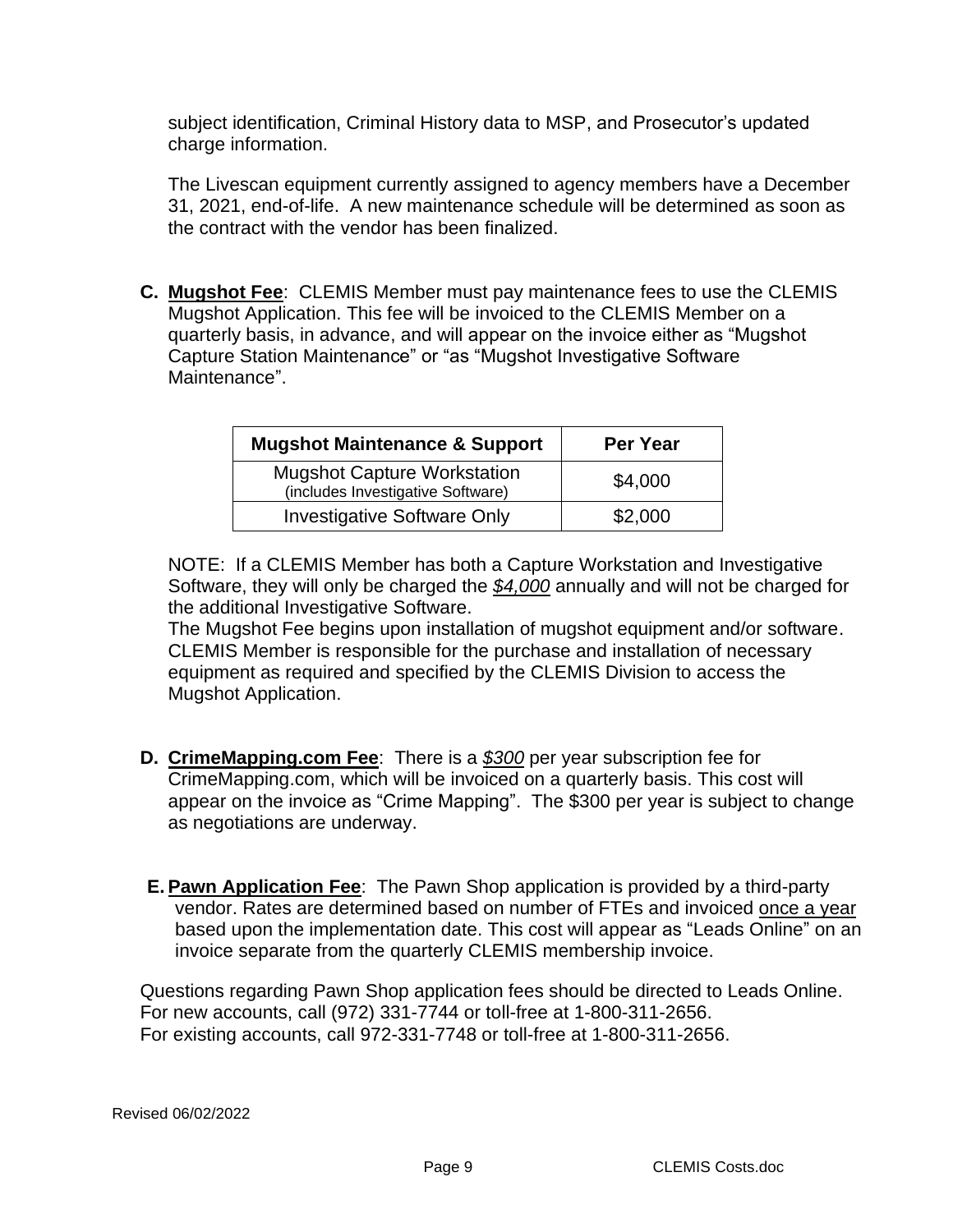### **V. Fire Department Tier**:

#### **FRMS Member in Oakland County:**

|                         | <b>Annual</b>       | <b>Additional</b>   |
|-------------------------|---------------------|---------------------|
| <b>Effective July 1</b> | <b>Main Station</b> | <b>Out-Stations</b> |
|                         | Fee                 | (each)              |
| 2022                    | \$4,551             | \$390               |
| 2023                    | \$4,688             | \$402               |
| 2024                    | \$4.828             | \$414               |

## **FRMS Members Located Outside of Oakland County:**

| <b>Effective July 1</b> | Annual<br><b>Main Station Fee</b> | <b>Additional</b><br><b>Out-Stations</b><br>(each) |
|-------------------------|-----------------------------------|----------------------------------------------------|
| 2022                    | \$5,461                           | \$1,560                                            |
| 2023                    | \$5,625                           | \$1,607                                            |
| 2024                    | 794                               | 655                                                |

#### **A. FRMS includes**:

- CAD Interface to FRMS
- CAD Fire Status Monitors / Tear & Run
- Data Extract Service
- Fire Records Management / NFIRS
- Incident Notification System (INS)
- 24 x 7 Service Center / Help Desk
- 24 x 7 Software Support
- **B. Local Area Network (LAN) Costs:** FRMS Members located outside of Oakland County must provide their own local area network to access FRMS. Oakland County can assist with LAN hardware and contractor recommendations if requested.
- **C. Connectivity Costs:** FRMS Members located outside of Oakland County are responsible for connections, ISDN, T1, ASE Lines, etc., to CLEMIS and the equipment needed for connectivity. This cost will appear on the invoice as "Connectivity Cost".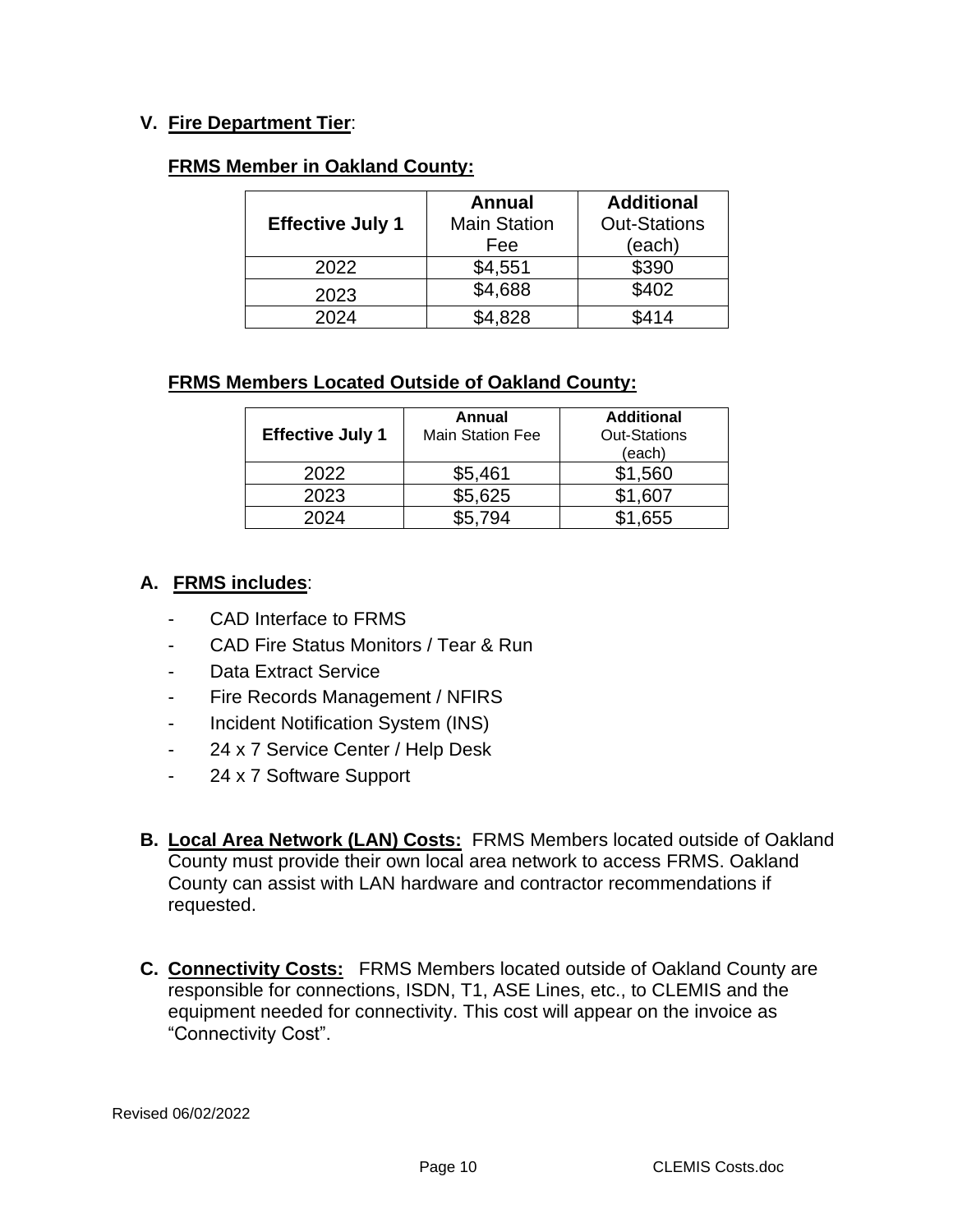**VI. Historical Data:** CLEMIS does not charge a fee to load historical data if the data meets the CLEMIS Division's specifications and format. The FRMS Member is responsible for any costs to have the file prepared properly.

## **FRMS APPLICATIONS WITH ADDITIONAL FEES**

- Data Extract Fees (for non-FRMS participating agencies)

#### **A. Fire Department Web Service Only Fee - Per Vendor**

(This fee is only charged to Non-FRMS participating agencies)

|                         | <b>Fire Dept</b>      | <b>Fire Dept</b>      |
|-------------------------|-----------------------|-----------------------|
| <b>Effective July 1</b> | IN                    | <b>OUTSIDE</b>        |
|                         | <b>Oakland County</b> | <b>Oakland County</b> |
| 2022                    | \$4,551               | \$5,461               |
| 2023                    | \$4,688               | \$5,625               |
| 2024                    | \$4.828               | \$5.794               |

#### **B. Fire Department on LIVE CAD**

Fire Departments on CAD must pay the PSAP (Tier 7) rate per FTE.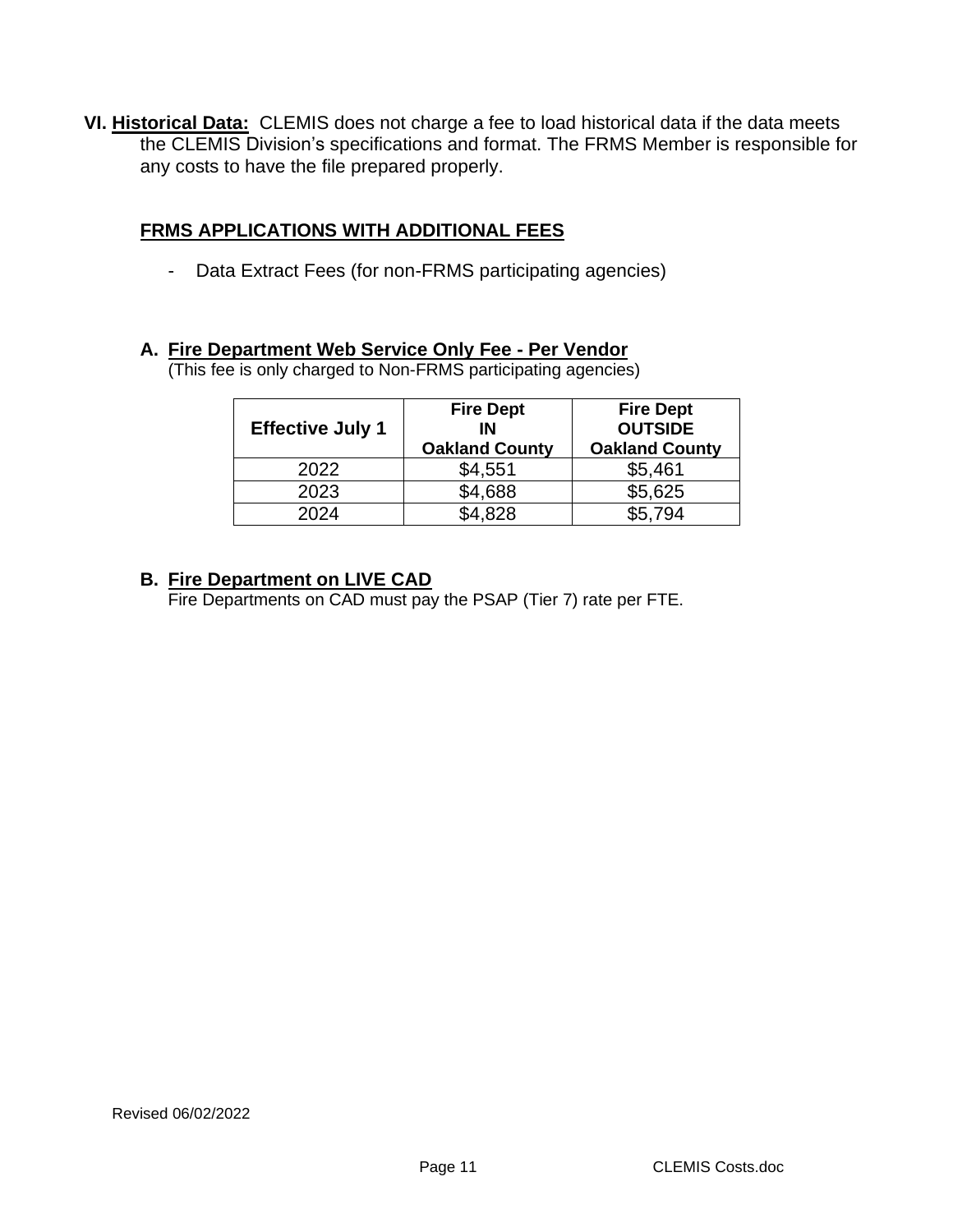# **CLEMIS Member Tier Levels**

# **Police / Public Safety / Sheriff / Other Departments using CLEMIS applications:**

| <b>Adrian City Police</b>                        | Tier <sub>6</sub> |
|--------------------------------------------------|-------------------|
| <b>Adrian Township Police</b>                    | Tier <sub>6</sub> |
| <b>Akron Police</b>                              | Tier <sub>6</sub> |
| <b>Almont Police</b>                             | Tier <sub>6</sub> |
| <b>Ann Arbor Police</b>                          | Tier <sub>3</sub> |
| <b>Auburn Hills Police</b>                       | Tier 1            |
| <b>Belleville Police</b>                         | Tier <sub>3</sub> |
| <b>Berkley Public Safety</b>                     | Tier 1            |
| <b>Beverly Hills Public Safety</b>               | Tier 1            |
| <b>Birmingham Police</b>                         | Tier 1            |
| <b>Blissfield Village Police</b>                 | Tier <sub>6</sub> |
| <b>Bloomfield Hills Public Safety</b>            | Tier 1            |
| <b>Bloomfield Township Police</b>                | Tier 1            |
| <b>Cambridge Township Police</b>                 | Tier <sub>6</sub> |
| <b>Canton Township Public Safety</b>             | Tier <sub>3</sub> |
| <b>Capac Police</b>                              | Tier <sub>6</sub> |
| <b>Caro Police</b>                               | Tier <sub>6</sub> |
| <b>Center Line Public Safety</b>                 | <b>Tier 2.5</b>   |
| <b>Chelsea Police</b>                            | Tier <sub>3</sub> |
| <b>Clawson Police</b>                            | Tier 1            |
| <b>Clinton Township Police</b>                   | Tier <sub>6</sub> |
| <b>Clinton Village Police</b>                    | Tier <sub>6</sub> |
| <b>Dearborn City Police</b>                      | Tier <sub>3</sub> |
| <b>Dearborn Heights Police</b>                   | Tier <sub>2</sub> |
| <b>Dryden Township Police</b>                    | Tier <sub>6</sub> |
| <b>Eastern Michigan University Public Safety</b> | Tier <sub>3</sub> |
| <b>Eastpointe Police</b>                         | <b>Tier 2.5</b>   |
| <b>Farmington Public Safety</b>                  | Tier 1            |
| <b>Farmington Hills Police</b>                   | Tier 1            |
| <b>Fenton Police</b>                             | Tier <sub>3</sub> |
| <b>Ferndale Police</b>                           | Tier 1            |
| <b>Franklin Police</b>                           | Tier 1            |
| <b>Fraser Public Safety</b>                      | Tier <sub>2</sub> |
| <b>Garden City Police</b>                        | Tier <sub>2</sub> |
| <b>Grosse Pointe City Public Safety</b>          | Tier <sub>2</sub> |
| <b>Grosse Pointe Farms Public Safety</b>         | <b>Tier 2.5</b>   |
| <b>Grosse Pointe Park Public Safety</b>          | <b>Tier 2.5</b>   |
| <b>Grosse Pointe Shores Public Safety</b>        | Tier <sub>3</sub> |
| <b>Grosse Pointe Woods Public Safety</b>         | <b>Tier 2.5</b>   |
| <b>Hamtramck Police</b>                          | Tier <sub>3</sub> |
| <b>Harper Woods Police</b>                       | Tier <sub>2</sub> |
| <b>Hazel Park Police</b>                         | Tier 1            |
| <b>Holly Police</b>                              | Tier 1            |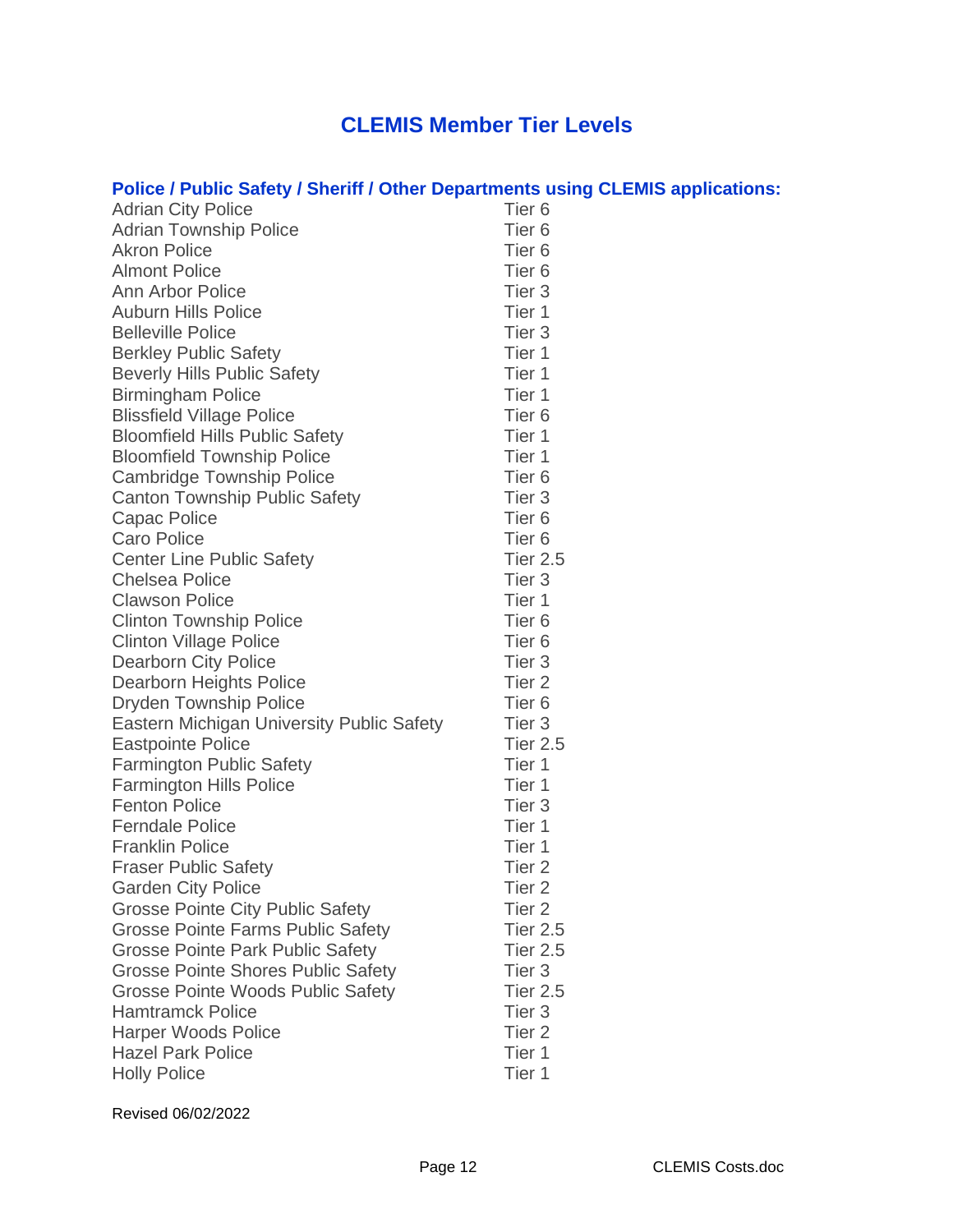| <b>Hudson Police</b>                           | Tier <sub>6</sub> |
|------------------------------------------------|-------------------|
| <b>Huntington Woods Public Safety</b>          | Tier 1            |
| Huron County 911 Central Dispatch              | Tier <sub>7</sub> |
| <b>Huron County Sheriff</b>                    | Tier 6 eCLEMIS    |
| <b>Huron Township Public Safety</b>            | Tier <sub>3</sub> |
| <b>Imlay City Police</b>                       | Tier <sub>6</sub> |
| <b>Inkster Police</b>                          | <b>Tier 2.5</b>   |
| <b>Keego Harbor Police</b>                     | Tier 1            |
| Lake Angelus Police                            | Tier 1            |
| <b>Lake Orion Police</b>                       | Tier 1            |
| <b>Lapeer City Police</b>                      | Tier <sub>6</sub> |
| Lapeer County E911 Central Dispatch            | Tier <sub>7</sub> |
| <b>Lapeer County Sheriff</b>                   | Tier <sub>6</sub> |
| <b>Lapeer Township Police</b>                  | Tier <sub>6</sub> |
| Lathrup Village Police                         | Tier 1            |
| <b>Lenawee County Sheriff</b>                  | Tier <sub>6</sub> |
| Livonia Police                                 | Tier 1            |
| <b>Madison Heights Police</b>                  | Tier 1            |
| <b>Madison Township Police</b>                 | Tier <sub>6</sub> |
| <b>Marine City Police</b>                      | Tier <sub>6</sub> |
| <b>Marysville Police</b>                       | Tier <sub>6</sub> |
| <b>Mayville Police</b>                         | Tier <sub>6</sub> |
| <b>Melvindale Police</b>                       | Tier <sub>6</sub> |
| <b>Metamora Township Police</b>                | Tier <sub>6</sub> |
| <b>Milan Police</b>                            | Tier <sub>3</sub> |
| <b>Milford Police</b>                          | Tier 1            |
| <b>Millington Police</b>                       | Tier <sub>6</sub> |
| Morenci Police                                 | Tier <sub>6</sub> |
| <b>North Branch Police</b>                     | Tier <sub>6</sub> |
| <b>Northfield Township Police</b>              | Tier <sub>3</sub> |
| <b>Northville Police</b>                       | Tier 1            |
| Northville Township Police                     | Tier <sub>2</sub> |
| Novi Police                                    | Tier 1            |
| Oak Park Public Safety                         | Tier 1            |
| <b>Oakland Community College Public Safety</b> | Tier 1            |
| <b>Oakland County Sheriff</b>                  | Tier 1            |
| Oakland University Public Safety               | Tier 1            |
| <b>Orchard Lake Police</b>                     | Tier 1            |
| <b>Oxford Police</b>                           | Tier 1            |
| <b>Pittsfield Public Safety</b>                | Tier <sub>6</sub> |
| <b>Pleasant Ridge Police</b>                   | Tier 1            |
| <b>Plymouth City Police</b>                    | Tier <sub>2</sub> |
| <b>Plymouth Township Police</b>                | Tier <sub>2</sub> |
| Port Huron Police                              | Tier <sub>6</sub> |
| <b>Raisin Township Police</b>                  | Tier <sub>6</sub> |
| <b>Redford Township Police</b>                 | Tier <sub>3</sub> |
| <b>Rochester Police</b>                        | Tier 1            |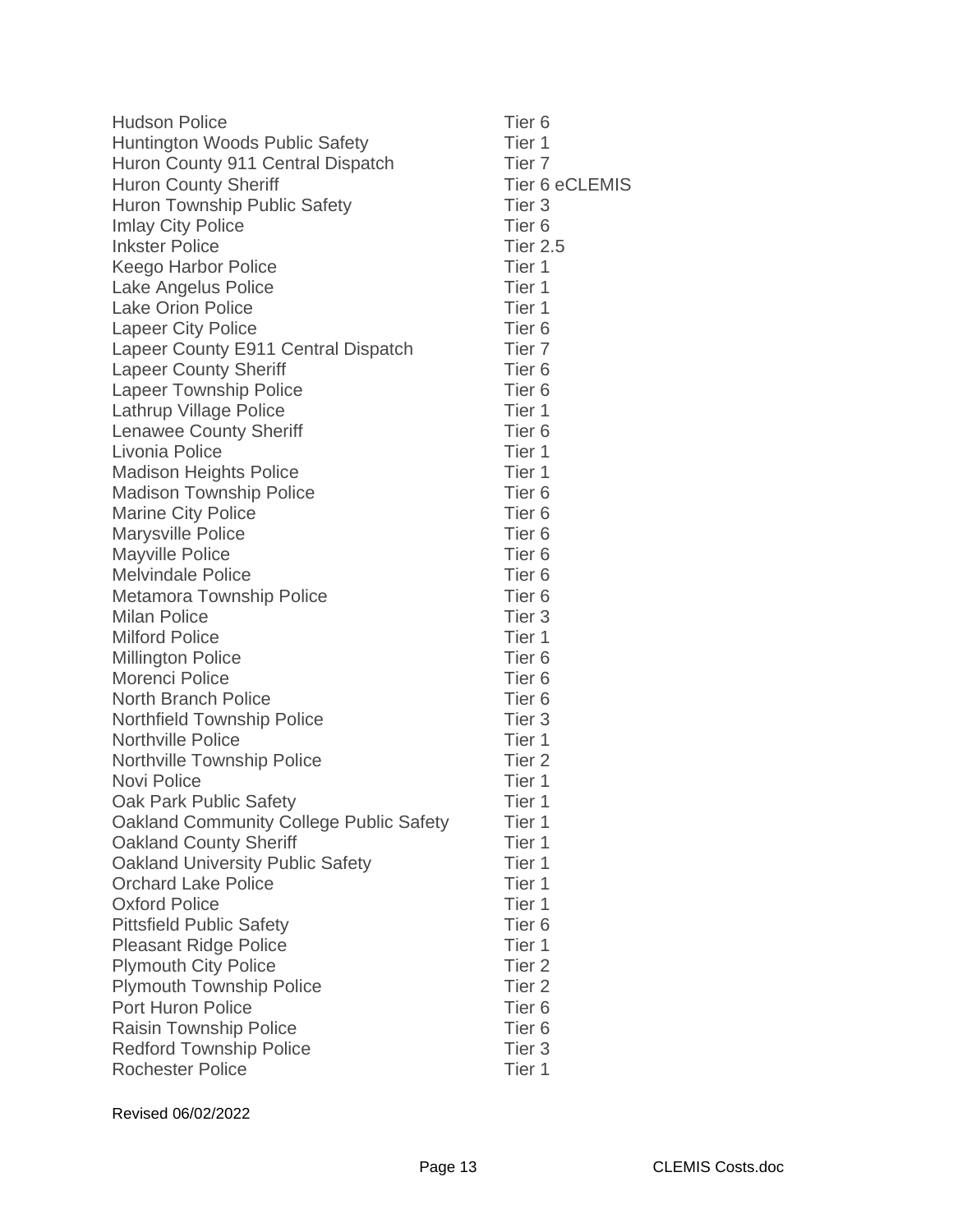| <b>Romulus Public Safety</b>                     | Tier <sub>3</sub> |
|--------------------------------------------------|-------------------|
| <b>Roseville Police</b>                          | Tier <sub>3</sub> |
| <b>Royal Oak Police</b>                          | Tier 1            |
| Saint Clair City Police                          | Tier <sub>6</sub> |
| Saint Clair County Central Dispatch              | Tier <sub>7</sub> |
| <b>Saint Clair County Sheriff</b>                | Tier <sub>6</sub> |
| <b>Saint Clair Shores Police</b>                 | <b>Tier 2.5</b>   |
| <b>Saline Police</b>                             | Tier <sub>3</sub> |
| Schoolcraft College Security Police - Livonia    | Tier <sub>3</sub> |
| <b>Shelby Township Police</b>                    | <b>Tier 2.5</b>   |
| South Lyon Police                                | Tier 1            |
| <b>Southfield Police</b>                         | Tier 1            |
| <b>Sumpter Township Police</b>                   | Tier <sub>6</sub> |
| <b>Sylvan Lake Police</b>                        | Tier 1            |
| <b>Taylor Police</b>                             | Tier <sub>3</sub> |
| <b>Tecumseh Police</b>                           | Tier <sub>6</sub> |
| <b>Troy Police</b>                               | Tier 1            |
| <b>Tuscola County Sheriff</b>                    | Tier <sub>6</sub> |
| University of Michigan Public Safety             | Tier <sub>3</sub> |
| <b>Utica Police</b>                              | Tier <sub>2</sub> |
| Van Buren Township Public Safety                 | Tier <sub>3</sub> |
| <b>Vassar Police</b>                             | Tier <sub>6</sub> |
| <b>Walled Lake Police</b>                        | Tier 1            |
| <b>Warren Police</b>                             | Tier <sub>2</sub> |
| <b>Washtenaw Community College Public Safety</b> | Tier <sub>3</sub> |
| <b>Washtenaw County Sheriff</b>                  | Tier <sub>3</sub> |
| <b>Waterford Township Police</b>                 | Tier 1            |
| <b>Wayne Police</b>                              | <b>Tier 2.5</b>   |
| <b>Wayne County Airport Authority</b>            | Tier <sub>3</sub> |
| West Bloomfield Township Police                  | Tier 1            |
| <b>Westland Police</b>                           | <b>Tier 2.5</b>   |
| White Lake Township Police                       | Tier 1            |
| <b>Wixom Police</b>                              | Tier 1            |
| <b>Wolverine Lake Police</b>                     | Tier 1            |
| <b>Yale Police</b>                               | Tier <sub>6</sub> |
| <b>Ypsilanti Police</b>                          | Tier <sub>3</sub> |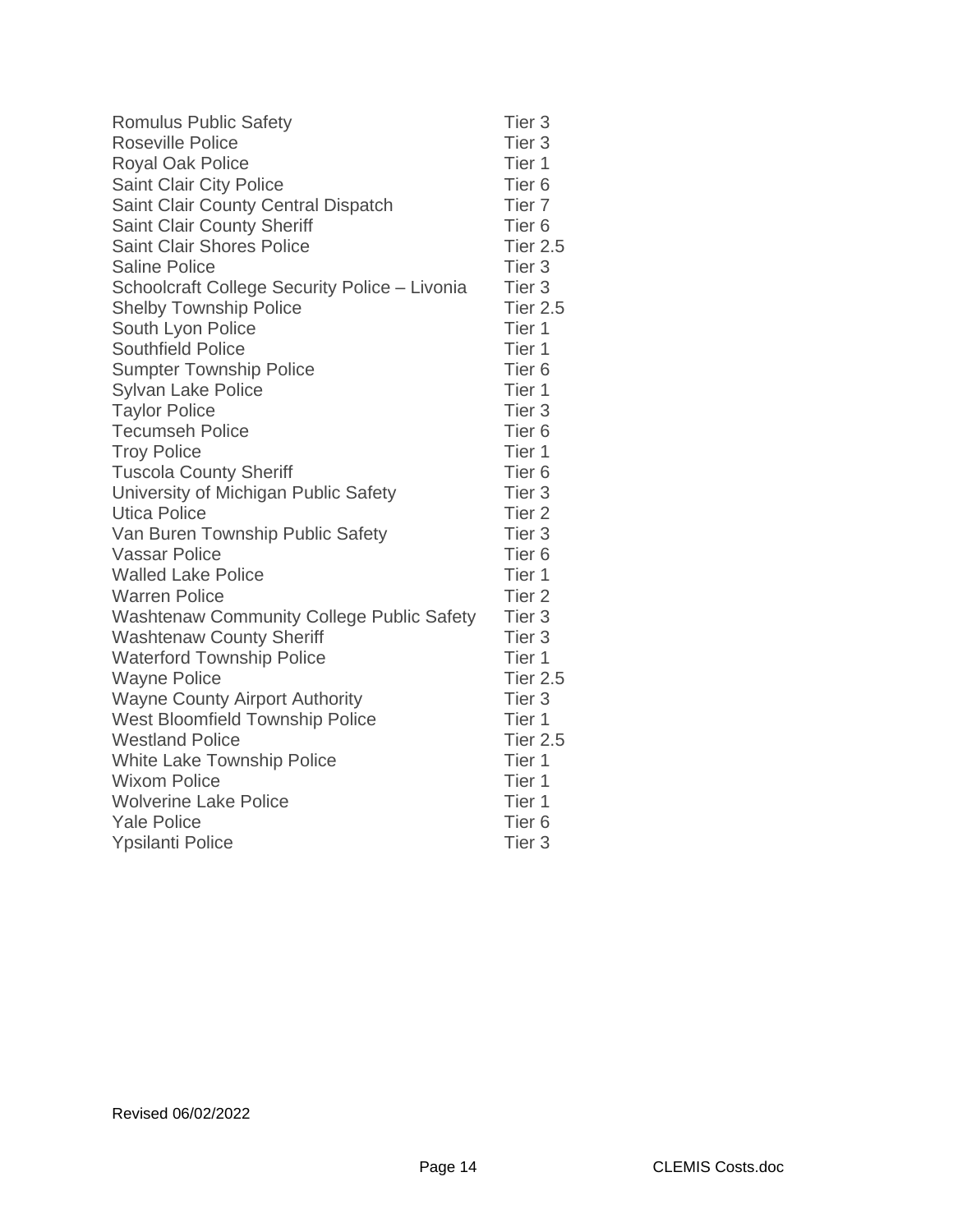#### **Other Agencies**

FBI (Federal Bureau Investigation) Federal Office Inquiry HIDTA (High Intensity Drug Trafficking Area) Tier 6<br>Metroparks Police Tier 6 Metroparks Police Michigan Fusion Centers (MIOC & DSEMIIC) Federal Office – NO FEES MSP (Michigan State Police) Tier 2.5 (Metro North Post #21) US Immigration & Customs Enforcement Federal Office Inquiry US Secret Service **Federal Office Inquiry** MSP (Lapeer Post #34) Tier 6 US Eastern District of Michigan Probation Office Federal Office Inquiry

#### **Fire Department MDC CLEMIS Members**

Dearborn Fire Ferndale Fire Livonia Fire Rochester Hills Fire

#### **Oakland County District Court Members**

52/1 District Court – Novi 52/2 District Court – Clarkston 52/3 District Court – Rochester 52/4 District Court – Troy 43rd District Court – Ferndale 44th District Court – Royal Oak 47th District Court – Farmington Hills 51<sup>st</sup> District Court - Waterford

#### **Out-County District Court Members**

2A District Court – Lenawee County 14A District Court – Ypsilanti 14B District Court - Ypsilanti 15<sup>th</sup> District Court - Ann Arbor 22nd District Court – Inkster 24th District Court - Melvindale 32E Municipal Court – Grosse Pointe 35th District Court - Plymouth 39th District Court – Fraser 40th District Court – St Clair Shores 71A District Court - Lapeer 72nd District Court - Marine City 72nd District Court - Port Huron 73B District Court – Huron County Municipal Court - Grosse Pointe Woods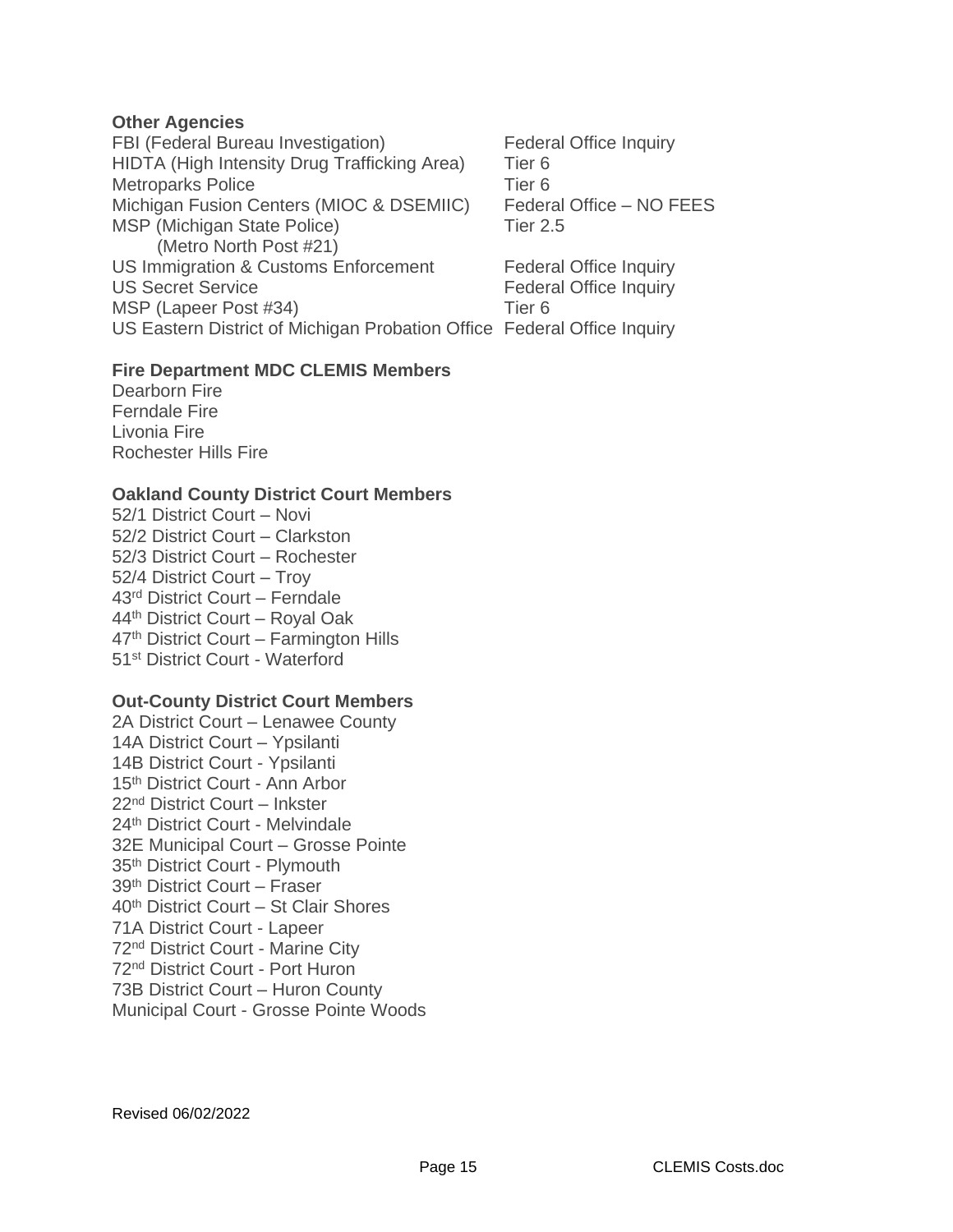#### **Out-County Prosecutor Members**

Lapeer County Prosecutor's Office St. Clair County Prosecutor's Office

#### **Oakland County Circuit Court Members** 6<sup>th</sup> Circuit Court

#### **County Affiliated Departments**

OC Animal Control OC Children's Village OC Community Corrections OC FM&O Building Safety Unit OC Friend of the Court (Warrants) OC Medical Examiner OC Probate OC Prosecutor OC Reimbursement OC Risk Management

# **Fire Records Management (FRMS)**

#### **Fire Department (FRMS) Members**

| Auburn Hills<br><b>Berkley</b><br><b>Beverly Hills</b><br><b>Birmingham</b><br><b>Bloomfield Township</b><br><b>Bloomfield Hills</b><br><b>Brandon Township</b><br>Canton<br>Clawson<br>Commerce Township<br>Eastpointe<br>Dearborn<br>Dearborn Heights<br><b>Farmington Hills</b><br>Fenton<br>Ferndale | Out-County<br>Out-County<br><b>Out-County</b><br>Out-County<br>Out-County |
|----------------------------------------------------------------------------------------------------------------------------------------------------------------------------------------------------------------------------------------------------------------------------------------------------------|---------------------------------------------------------------------------|
| <b>Groveland Township</b><br><b>Highland Township</b><br><b>Holly Village</b><br><b>Huntington Woods</b><br>Independence Township<br>Livonia<br>Lyon Township                                                                                                                                            | <b>Out-County</b>                                                         |
| Revised 06/02/2022                                                                                                                                                                                                                                                                                       |                                                                           |